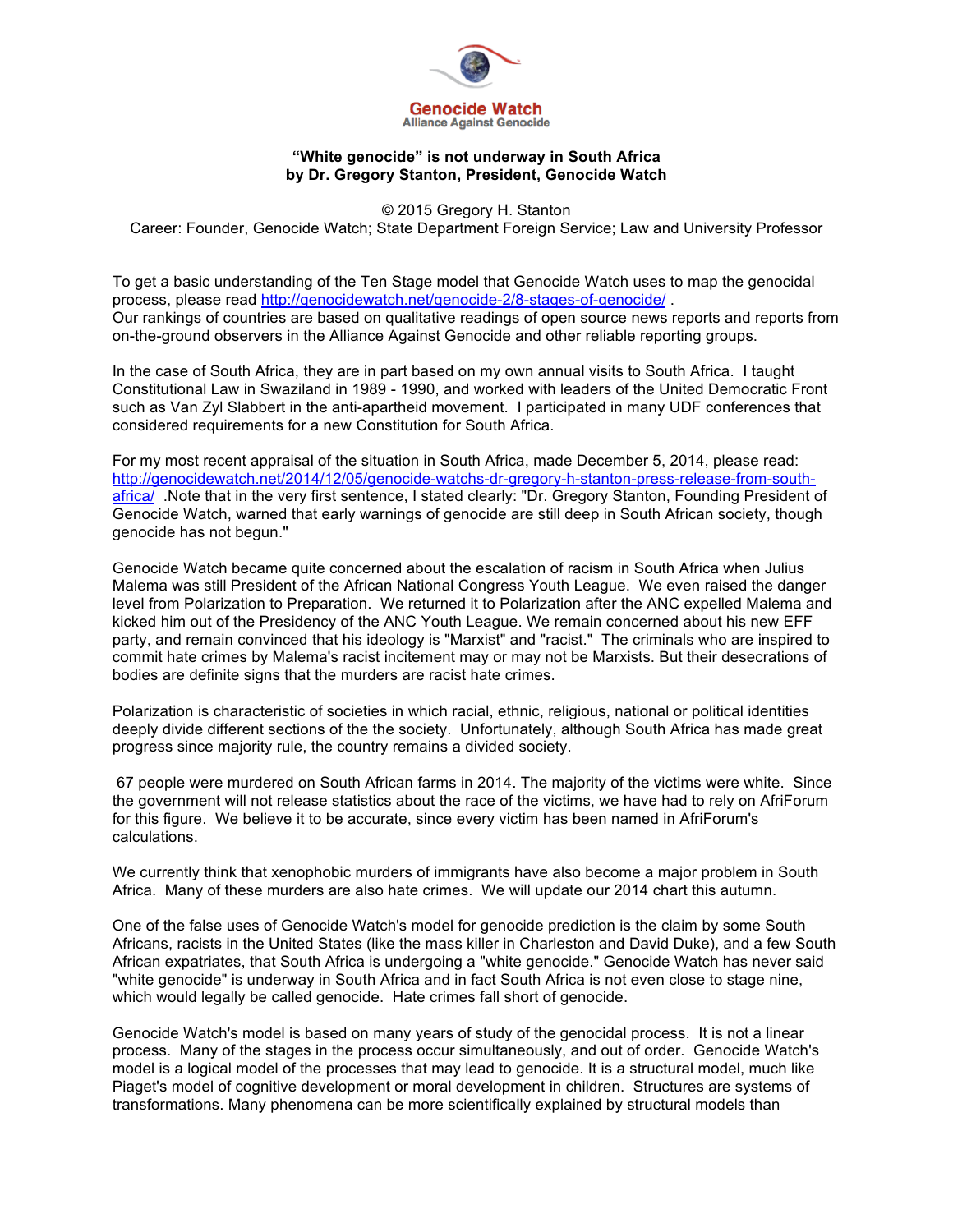statistical models -- e.g. photosynthesis, the life cycle of human beings, the structures of human languages.

We do not claim that our model of the genocidal process has reached the level of sophistication of models developed after study by thousands of scientists. But it has proven to be a good descriptor and predictor of the development of genocides.

Yes, we have predicted genocides, often with considerable accuracy. In 1989, I met with President Habyarimana of Rwanda in order to try to persuade him to remove the "ethnic" identification on Rwandan ID cards. He defended the symbolization on the cards. I told him near the end of our meeting, (and wrote a colleague at the time with an account of our meeting), that Rwanda would have a genocide within five years. It did. The early warning signs were unmistakable.

In 1999, alarmed by the rise in the "Ivoirite" movement in the Ivory Coast, and having lived in the Ivory Coast for four years as a Peace Corps Volunteer and Ph.D. field researcher, I got in contact with Benoit Scheuer, who had formed a Belgian anti-genocide organization called Prevention Genocides. Scheuer took a film crew to Cote d'Ivoire to make an important documentary film, "La Poudriere Identitaire," about the classification of Ivoirians into "true Ivoirians" and "foreigners" - whose grandparents had come to the Ivory Coast as laborers during the colonial era. An atrocity by Ivoirian police that left 56 bodies of such "foreigners" in a dump in Yopougon, at the edge of Abidjan, was filmed in graphic detail by Scheuer. On 16 August 2001, Scheuer got the official television station in the Ivory Coast to show his film. It was immediately followed by a "debate" by "scholars" who tried to deny there was a problem. But Scheuer didn't stop there. He took his film to the French Elysee and Foreign Ministry in Paris to warn France, which still had a military base at Port Bouet, that the famous harmony of the Cote d'Ivoire was about to blow up. It did.

France was therefore prepared, when northerners in the Army mutinied, declared themselves Les Forces Nouvelles, and took over the northern half of the country. Ethnic killing along the border regions between the two halves of the country and in the southern villages against northerners began quickly. But France moved to establish a 'cordon sanitaire' between the two halves of the country, and quickly destroyed all three planes in the Ivoirian air force, after they bombed a French base in Bouake, near the middle of the country. It took years of diplomatic pressure, but finally President Gbagbo was forced to leave office, and his elected successor, Alassane Ouatara, a northerner, became President. French diplomats have since told me that it was Scheuer's film that first alerted them to the great danger in the Cote d'Ivoire, and that prepared them to prevent mass killing.

Although most of our preventive work is behind the scenes, and it is always more difficult to prove prevention than action, there have been other situations in which it can fairly be said that Genocide Watch, working with other key anti-genocide organizations and governments, has successfully predicted potential genocide and taken action to prevent it.

Ethnic Albanian refugees from Kosovo were spilling across the border into Macedonia in 1999, after China vetoed extension of the 1995 UN Preventive Deployment (UNPREDEP) in Macedonia because Macedonia had foolishly recognized Taiwan's independence. Macedonia had a delicate balance of Albanian and Macedonian citizens. Genocide Watch and many other organizations got involved in the effort to get the Macedonian government to request assistance from NATO to replace the UN force. NATO promptly set up a no-man's land between Kosovo and Macedonia to stem the flow of refugees, while NATO bombing of Belgrade brought Serbia to the negotiating table to end the war in Kosovo. The Albanian Liberation Army was disarmed and an ethnic war was averted.

Our action after the December 13, 2003 Ethiopian government massacre of over 1000 Anuak civilians in Gambella province helped protect Anuak who had fled to refugee camps in Sudan. We keep a Google number on our website that rings all our phones. One night in the middle of 2004, I got a satellite phone call from Pochalla Refugee Camp in Sudan, telling me that the Ethiopian Defense Forces had crossed the Sudanese border and were going to invade Pochalla and force all the refugees back into Ethiopia the next morning. I woke up the desk officer at the State Department and asked him to call our gutsy